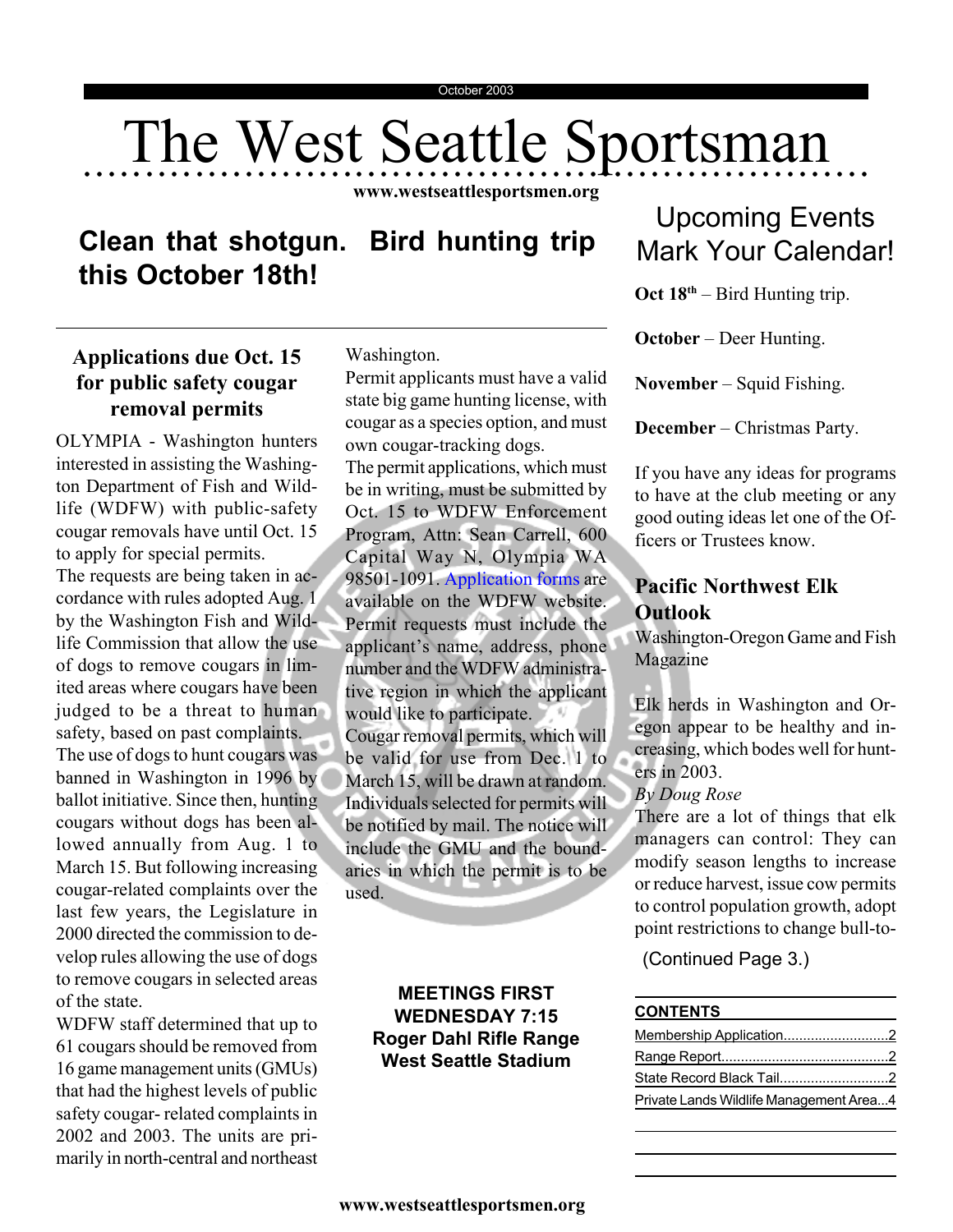#### October 2003

#### Tony Olszewski **RANGE REPORT** September 17, 2003

As of today, September 17, all the backstops are installed and the target carriers are working. The ducting on the range side has been completely installed. All that is left to do is install the ducting in the back room, but this is a challenge and will take several more weeks.

Tentatively, our first competition is an air pistol match on the second Saturday of October. We have two ideas for installing the air gun backstops. The best one requires some aluminum tubing about 2-4" in diameter with at least a 1/8" wall. Anybody got some to donate or sell cheap? This project is outside the grant funds.

The old backstop has been removed. Since nobody wanted the good steel plate, we donated it to the South Seattle Community College welding class.

# **Washington's New State-Record Blacktail**

The Gold Bar buck stands to become the Pope and Young Club's second-largest non-typical blacktail ever taken by anyone anywhere.

#### *by Elmer Kurrus*

The Gold Bar Buck is an exceptional blacktail deer that has completely rewritten Washington archery record books and may become the second-largest non-typical blacktail ever taken by a bowhunter in the world. The buck's non-typical score of 179 1/8 points is more than 37 inches bigger than the closest entry for any other Washington blacktail.

In October 1998, Don Engel arrowed the massive buck.



The West Seattle Sportsmen's Club was founded in 1934 by a group of fourteen men who had the foresight to see that sportsmen, in a united group, would present views, be better heard and achieve goals that were not possible when action as unorganized individuals. The ambitions of these charter members, who strove for the propagation of wildlife and habitat as well as the conservation of all our natural resources, has proven prophetic, for today multitudes of individuals and sporting groups are carrying on the job of conserving the remaining outdoor assets of natural America. The West Seattle Sportsmen's Club helps lead in this fight in the state of Washington. A member has the opportunity to join others in formulating club action in achieving and maintaining these goals.

However, "all work and no play" is not the format of the club. Many events are spaced throughout the year to insure a member many chances to participate in sportsmen's activities. For \$25, what more could a man ask than the opportunity to go salmon fishing with a group of his friends on a charter boat, fresh water fishing with other members and their families, have a salmon bake, a clam feed, or attend a banquet especially for the ladies. But there's more - he can shoot on the club range, go rabbit hunting, and if nothing else, should get \$25 worth just by watching the kids of the community have a real ball at the Kid's Fishing Derby. To sum it all up, a guy gets at least a hundred dollars worth of fun out of a year's membership.

| <b>MEMBERSHIP APPLICATION</b><br><b>WEST SEATTLE SPORTSMEN'S CLUB</b>                                                                                                                                                                                                                                             |  |  |  |  |  |  |
|-------------------------------------------------------------------------------------------------------------------------------------------------------------------------------------------------------------------------------------------------------------------------------------------------------------------|--|--|--|--|--|--|
| Date                                                                                                                                                                                                                                                                                                              |  |  |  |  |  |  |
| I, using interested in the propagation and conservation of game birds, game animals,                                                                                                                                                                                                                              |  |  |  |  |  |  |
|                                                                                                                                                                                                                                                                                                                   |  |  |  |  |  |  |
| and fish in the State of Washington, do hereby apply for membership in the WEST                                                                                                                                                                                                                                   |  |  |  |  |  |  |
| SEATTLE SPORTSMEN'S CLUB and tender herewith the sum of \$ in                                                                                                                                                                                                                                                     |  |  |  |  |  |  |
| payment of one year's dues.                                                                                                                                                                                                                                                                                       |  |  |  |  |  |  |
| "I solemnly swear that I will abide by the Constitution and By-Laws of the West<br>Seattle Sportsmen's Club and help in its up-building and I will not willfully disobey<br>the Game Laws wherever I fish or hunt. I will always be a true sportsman both in<br>the field and to my brother members at all times. |  |  |  |  |  |  |
| Signed                                                                                                                                                                                                                                                                                                            |  |  |  |  |  |  |
| <b>Street Address</b>                                                                                                                                                                                                                                                                                             |  |  |  |  |  |  |
| City<br>. Zip                                                                                                                                                                                                                                                                                                     |  |  |  |  |  |  |
| Phone                                                                                                                                                                                                                                                                                                             |  |  |  |  |  |  |
| Recommended<br>by                                                                                                                                                                                                                                                                                                 |  |  |  |  |  |  |
|                                                                                                                                                                                                                                                                                                                   |  |  |  |  |  |  |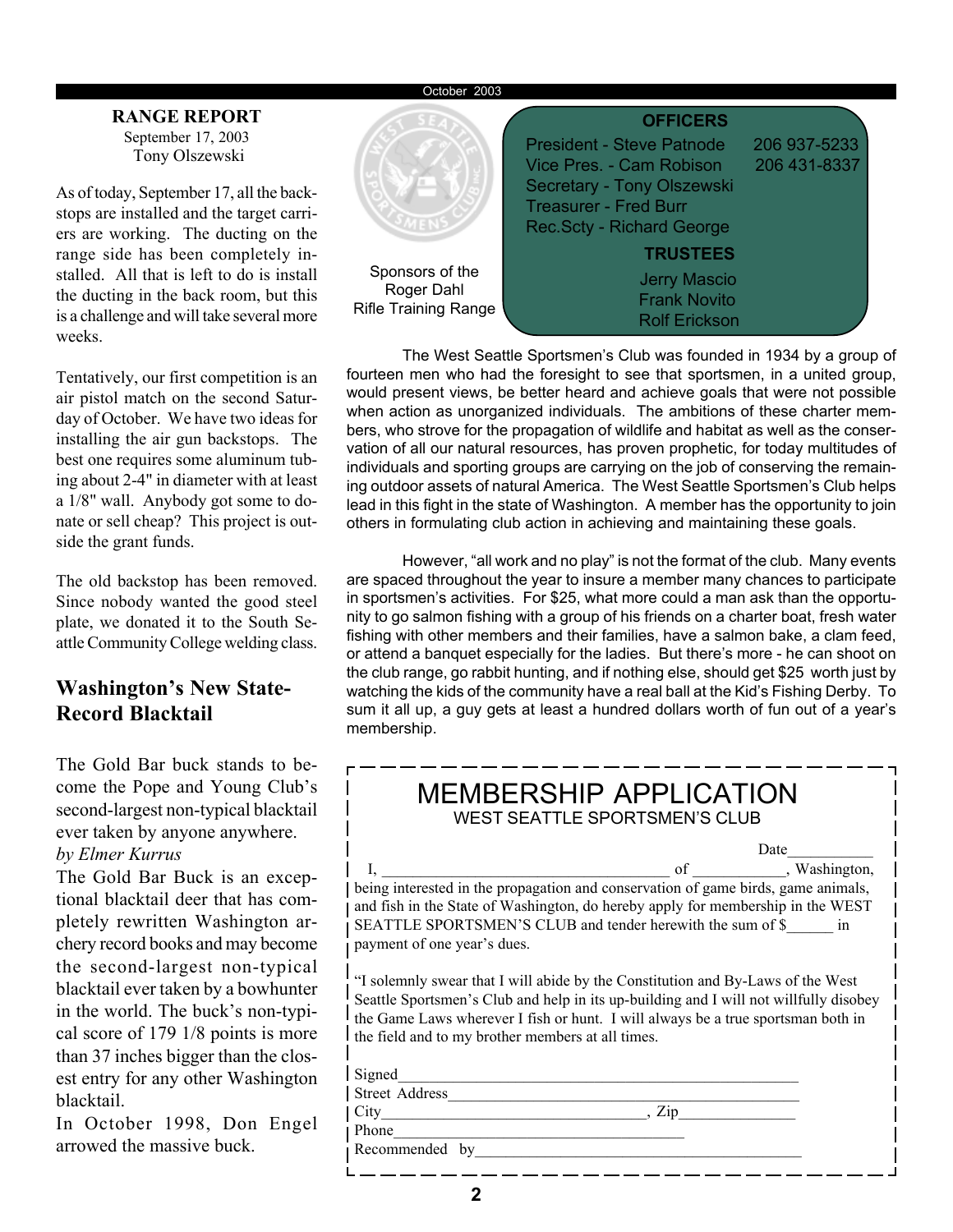(Pacific Northwest Elk Outlook, Page 1.)

cow ratios, and they can refine management down to smaller and smaller areas. What they can't control is the weather.

Fortunately, the winter of 2002-'03 was the kind that elk managers in Washington and Oregon would prescribe if they could - especially in the central and eastern portions of both states, where heavy snow and freezes can effect elk survival.

"Overall, we had a real mild winter, and there was very little winter kill," said Dave Ware, Washington Department of Fish and Wildlife's game program manager.

Oregon elk also got through the winter well, according to Tom Thornton, the game program manager of the Oregon Department of Fish and Wildlife. "Everything I've heard suggests it was a pretty mild winter throughout the state," he said. "Most of our snow caps are well below average, and we got some spring green-up. (Elk) did real well."

Each year, Washington-Oregon Game & Fish contacts game managers, regional biologists and outfitters to help hunters decide where and how they want to hunt elk in the upcoming season. After reading our 2003 elk forecast, we believe you will be able to devote your energy on the things that are important - scouting, practicing with your hunting implement of choice, and getting in shape for dragging heavy elk quarters out of the woods - rather than trying to find a place to hunt.

#### **WASHINGTON**

Washington supports 10 major elk herds.

- The Yakima herd is the state's largest Rocky Mountain elk herd, numbering in excess of 13,000 animals.
- The Colockum herd lives between the Columbia River and Wenatchee Mountains.
- The Blue Mountains herd is native to the southeast corner of the state.
- The Selkirk herd's home is in northeast Washington.
- West of the Cascades, the Olympic Peninsula's 10,000 elk are the only pure stock of Roosevelt elk in the region.
- The remaining wet-side herds are Rocky Mountain/Roosevelt elk hybrids and include the Mount St. Helens, north Rainier, south Rainier, Willapa Hills and Nooksack herds.

**East-Side Elk**In recent years, "spike-only" regulations have been in affect in most of eastern Washington, while 3-point minimums are the rule west of the Cascades.

The Yakima herd is not only Washington's largest, it is also the most popular to hunt. During 2000, more than 32,000 hunters took 2,755 elk from the WDFW's Region 3, the herd's home range.

There are two components to the Yakima herd: the Cascade slope herd, which lives on the east slopes of the Cascade Mountains in Yakima, southern Kittitas and northern Benton counties, and the much smaller Rattlesnake Mountain population that roams the shrub-steppe habitat between the Yakima and Columbia rivers.

The WDFW's Ware says the Cascade herd is about the same size now that it has been in recent years, and hunter opportunity will be similar.

The Cascade herd is migratory, and during the hunting season it is widely distributed in the Taneum, Manastash, Umtanum, Little Naches, Nile, Bumping, Bethel, Rimrock and Cowiche units. All of these are "spike-only" units for general-season hunters; only limited-draw permit holders may take adult bulls.

Access is excellent on Wenatchee National Forest land, although more than 580 miles of road on the Cascade slopes are managed as "green dot" road closures. In these areas, mainline roads are open to motorized vehicles, but spur roads are closed.

Chelan County's Colockum herd suffered heavy winterkill in the 1990s and they haven't rebounded as quickly as hoped. "The Colockum herd seems to be doing a little better than it has the last three or four years," Ware said, "but it's still well below historical levels."

Two years ago, the total elk harvest in Region 2, which includes the Colockum herd, was 70 elk, and more than half of them came from the Mission Unit (GMU 251). Only the Mission and Alpine units were proposed to be open during the general modern firearms seasons this year, but the Manson, Entiat, Alpine and Swakane units are open to bowhunters, and the Chiwawa, Swakane and Mission units have early muzzleloader hunts.

The biggest news out of southeast Washington's Blue Mountains this year was the arrest of an organized elkpoaching ring (see this month's Washington-Oregon In the Field). "We busted a big ring down there," Ware said. "It's looking like they took a bunch of branchantlered bulls over the last four years."